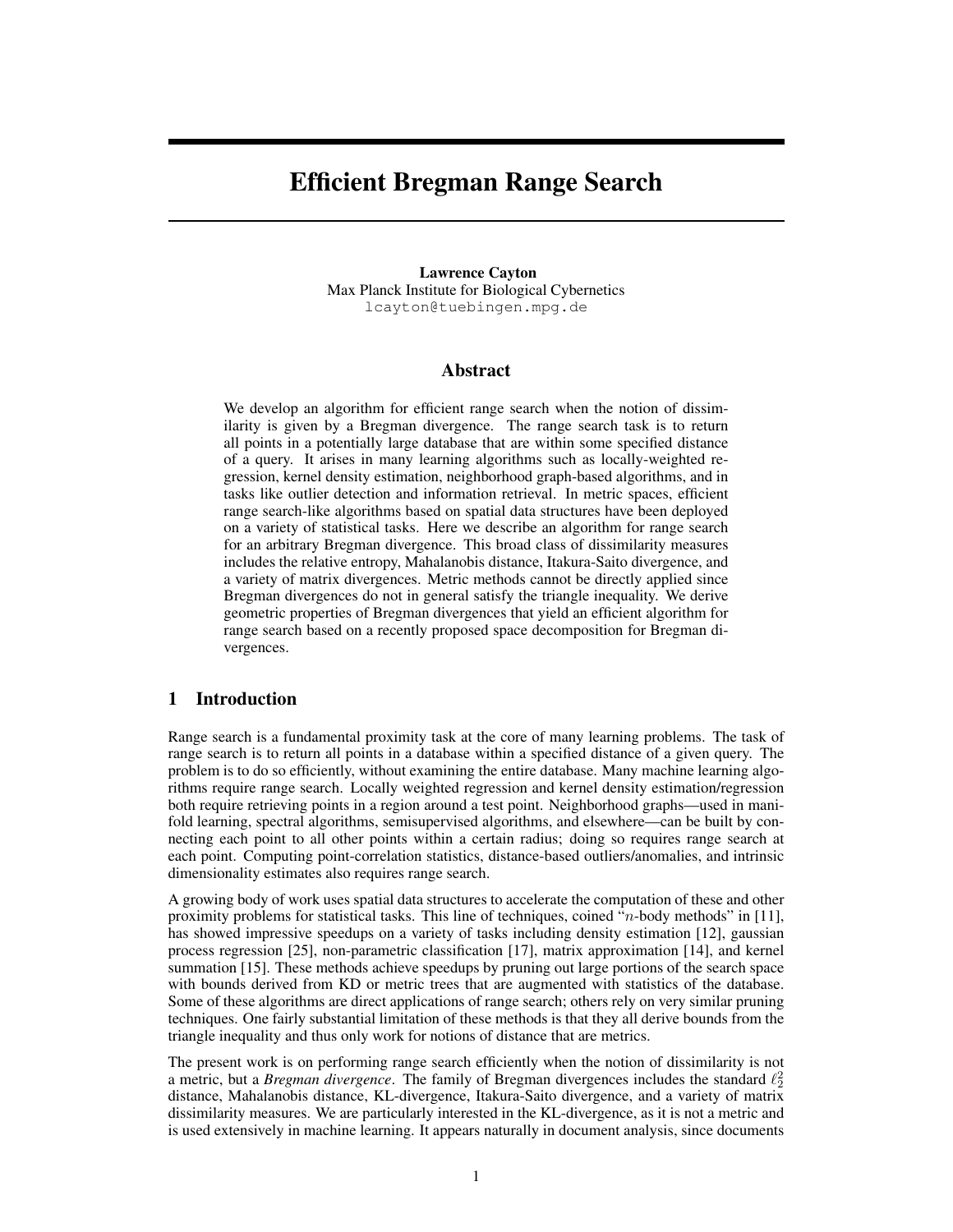are often modeled using histograms [22, 5]. It also is used in many vision applications [23], such as content-based image retrieval [24]. Because Bregman divergences can be asymmetric and need not satisfy the triangle inequality, the traditional metric methods cannot be applied.

In this work we present an algorithm for efficient range search when the notion of dissimilarity is an arbitrary Bregman divergence. These results demonstrate that the basic techniques behind the previously described efficient statistical algorithms can be applied to non-metric dissimilarities including, notably, the KL-divergence. Because of the widespread use of histogram representations, this generalization is important.

The task of efficient Bregman range search presents a technical challenge. Our algorithm cannot rely on the triangle inequality, so bounds must be derived from geometric properties of Bregman divergences. The algorithm makes use of a simple space decomposition scheme based on *Bregman balls* [8], but deploying this decomposition for the range search problem is not straightforward. In particular, one of the bounds required results in a *non*-convex program to be solved, and the other requires comparing two convex bodies. We derive properties of Bregman divergences that imply efficient algorithms for these problems.

# 2 Background

In this section, we briefly review prior work on Bregman divergences and proximity search. Bregman divergences originate in [7] and have become common in the machine learning literature, *e.g.* [3, 4].

**Definition 1.** Let  $f : \mathbb{R}^D \to \mathbb{R}$  be strictly convex and differentiable. The Bregman divergence based *on* f *is*

$$
d_f(x, y) \equiv f(x) - f(y) - \langle \nabla f(y), x - y \rangle.
$$

As can be seen from the definition, a Bregman divergence measures the distance between a function and its first-order taylor series approximation. Standard examples include  $f(x) = \frac{1}{2} ||x||_2^2$ , yielding the  $\ell_2^2$  distance  $d_f(x, y) = \frac{1}{2} ||x - y||_2^2$ , and  $f(x) = \sum_i x_i \log x_i$ , giving the KL-divergence  $d_f(x,y) = \sum_i^x x_i \log \frac{x_i}{y_i}$  The Itakura-Saito divergence and Mahalanobis distance are other examples of Bregman divergences.

Strict convexity of f implies that  $d_f(x, y) \ge 0$ , with equality if, and only if,  $x = y$ . Though Bregman divergences satisfy this non-negativity property, like metrics, the similarities to metrics end there. In particular, a Bregman divergence need not satisfy the triangle inequality or be symmetric.

Bregman divergences do possess several geometric properties related to the convexity of the base function. Most notably,  $d_f(x, y)$  is always convex in x (though not necessarily in y), implying that the *Bregman ball*

$$
B_f(\mu, R) \equiv \{x \mid d_f(x, \mu) \le R\}
$$

is a convex body.

Recently, work on a variety of geometric tasks with Bregman divergences has appeared. In [19], geometric properties of Bregman voronoi diagrams are derived. [1] studies core-sets under Bregman divergences and gives a provably correct approximation algorithm for  $k$ -median clustering. [13] examines sketching Bregman (and Csiszár) divergences. [8] describes the Bregman ball tree in the context of nearest neighbor search; we will describe this work further momentarily. As these papers demonstrate, there has been substantial recent interest in developing basic geometric algorithms for Bregman divergences. The present paper contributes an effective algorithm for range search, one of the core problems of computational geometry [2], to this repertoire.

The Bregman ball tree (BB-tree) was introduced in the context of nearest neighbor (NN) search [8]. Though NN search has a similar flavor to range search, the bounds that suffice for NN search are not sufficient for range search. Thus the utility of the BB-tree for statistical tasks is at present rather seriously limited. Moreover, though the extension of metric trees to range search (and hence to the previously described statistical tasks) is fairly straightforward because of the triangle inequality, the extension of BB-trees is substantially more complex.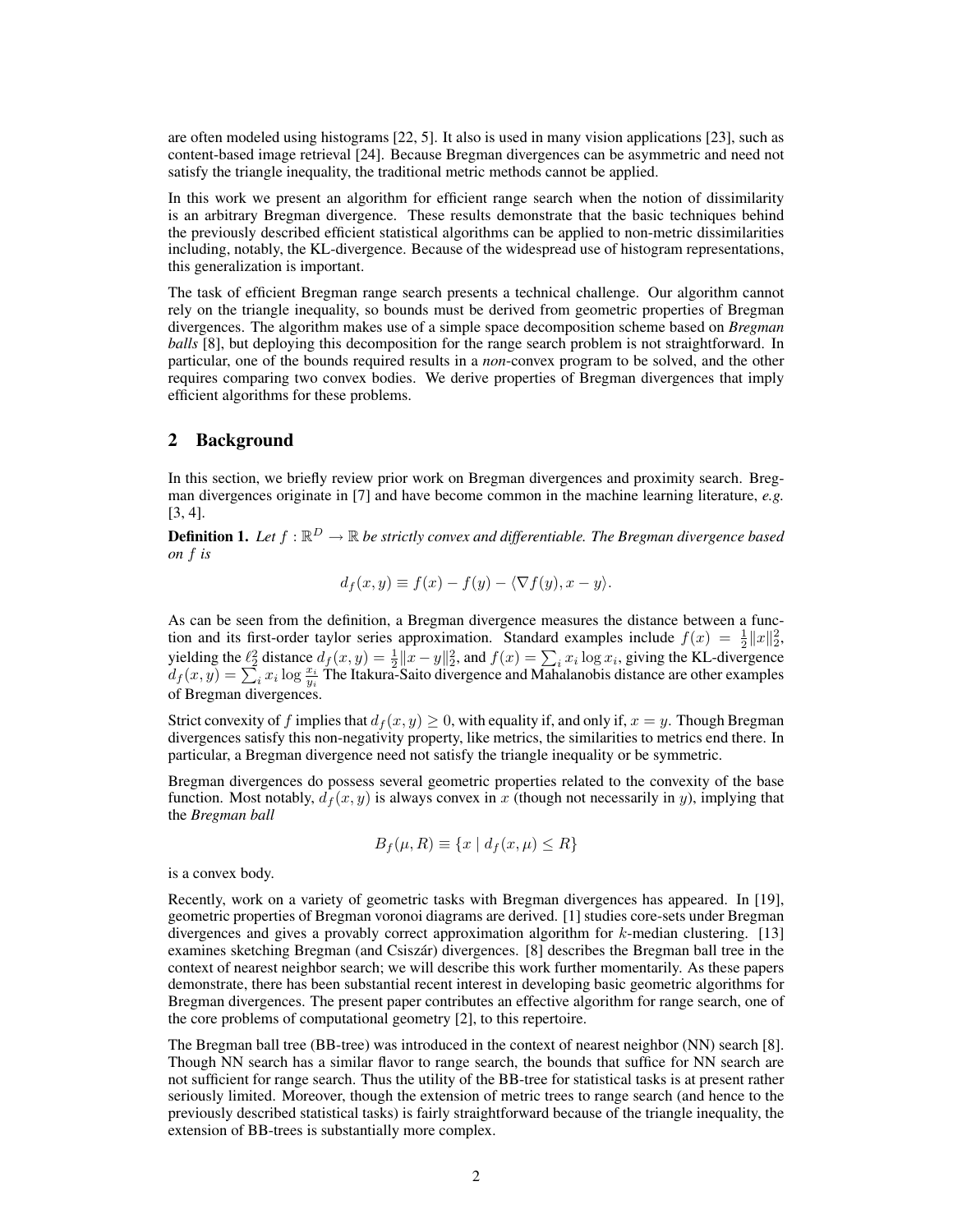Several other papers on Bregman proximity search have appeared very recently. Nielsen *et al.* study some improvements to the BB-tree [21] and develop a related data structure which can be used with symmetrized divergences [20]. Zhang *et al.* develop extensions of the VA-file and the R-tree for Bregman divergences [26]. These data structures can be adapted to work for Bregman divergences, as the authors of [26] demonstrate, because bounds on the divergence from a query to a rectangular cell can be computed cheaply; however this idea appears limited to *decomposable* Bregman divergences—divergences that decompose into a sum over one-dimensional divergences.<sup>1</sup> Nevertheless, these data structures seem practical and effective and it would be interesting to apply them to statistical tasks.<sup>2</sup> The applicability of rectangular cell bounds was independently demonstrated in [9, Chapter 7], where it is mentioned that KD-trees (and relatives) can be used for decomposable Bregman divergences. That chapter also contains theoretical results on the general Bregman range search problem attained by adapting known data structures via the lifting technique (also used in [26] and previously in [19]).

# 3 Range search with BB-trees

In this section, we review the Bregman ball tree data structure and outline the range search algorithm. The search algorithm relies on geometric properties of Bregman divergences, which we derive in section 4.

The BB-tree is a hierarchical space decomposition based on Bregman balls. It is a binary tree defined over the database such that each level provides a partition of the database points. As the tree is descended, the partition becomes finer and finer. Each node  $i$  in the tree owns a subset of the points  $X_i$  and also defines a Bregman ball  $B_f(\mu, R)$  such that  $X_i \subset B_f(\mu, R)$ . If i is an interior node, it has two children j and k that encapsulate database points  $X_i$  and  $X_k$ . Moreover, each point in  $X_i$  is in exactly one of  $X_j$  and  $X_k$ . Each leaf node contains some small number of points and the root node contains the entire database.

Here we use this simple form of BB-tree, though our results apply to any hierarchical space decomposition based on Bregman balls, such as the more complex tree described in [21].

To encourage a rapid rate of radius decrease, an effective build algorithm will split a node into two well-separated and compact children. Thus a reasonable method for building BB-trees is to perform a top-down hierarchical clustering. Since  $k$ -means has been generalized to arbitrary Bregman divergences [4], it is a natural choice for a clustering algorithm.

#### 3.1 Search algorithm

We now turn to the search algorithm, which uses a branch-and-bound approach. We develop the necessary novel bounding techniques in the next section.

Suppose we are interested in returning all points within distance  $\gamma$  of a query  $q$ —*i.e.* we hope to retrieve all database points lying inside of  $B_q \equiv B_f(q, \gamma)$ . The search algorithm starts at the root node and recursively explores the tree. At a node  $i$ , the algorithm compares the node's Bregman ball  $B_x$  to  $B_q$ . There are three possible situations. First, if  $B_x$  is contained in  $B_q$ , then all  $x \in B_x$  are in the range of interest. We can thus stop the recursion and return all the points associated with the node without explicitly computing the divergence to any of them. This type of pruning is called *inclusion* pruning. Second, if  $B_x \cap B_q = \emptyset$ , the algorithm can prune out  $B_x$  and stop the recursion; none of these points are in range. This is *exclusion* pruning. See figure 1. All performance gains from using the algorithm come from these two types of pruning. The third situation is  $B_x \cap B_q \neq \emptyset$  and  $B_x \not\subset B_q$ . In this situation, the algorithm cannot perform any pruning, so recurses on the children of node  $\hat{i}$ . If  $i$  is a leaf node, then the algorithm computes the divergence to each database point associated with  $i$  and returns those elements within range.

The two types of pruning—inclusion and exclusion—have been applied to a variety of problems with metric and KD-trees, see *e.g.* [11, 12, 25] and the papers cited previously. Thus though we

<sup>1</sup>This assumption is implicit in the proof of [26, Lemma 3.1] and is used in the revised lower bound computation as well.

 $2$ [26] had yet not been published at the time of submission of the present work and hence we have not yet done a detailed comparison.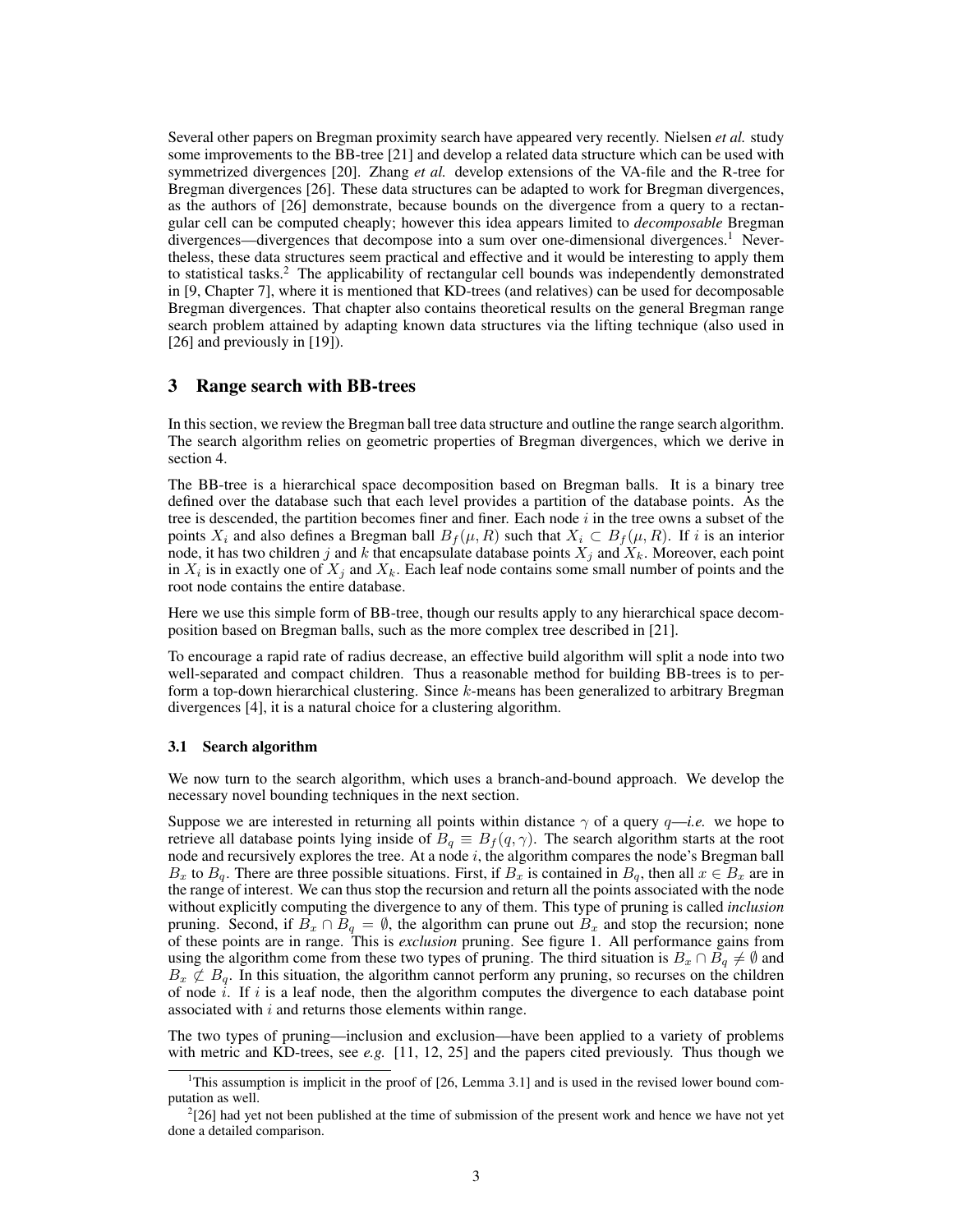

Figure 1: The two pruning scenarios. The dotted, shaded object is the query range and the other is the Bregman ball associated with a node of the BB-tree.

focus on range search, these types of prunings are useful in a broad range of statistical problems. A third type of pruning, *approximation* pruning, is useful in tasks like kernel density estimation [12]. This type of pruning is another form of inclusion pruning and can be accomplished with the same technique.

It has been widely observed that the performance of spatial decomposition data structures, degrades with increasing dimensionality. In order to manage high-dimensional datasets, practitioners often use *approximate* proximity search techniques [8, 10, 17]. In the experiments, we explore one way to use the BB-tree in an approximate fashion.

Determining whether two Bregman balls intersect, or whether one Bregman ball contains another, is non-trivial. For the range search algorithm to be effective, it must be able to determine these relationships very quickly. In the case of metric balls, these determinations are trivially accomplished using the triangle inequality. Since we cannot rely on the triangle inequality for an arbitrary Bregman divergence, we must develop novel techniques.

## 4 Computation of ball intersection

In this section we lay out the main technical contribution of the paper. We develop algorithms for determining (1) whether one Bregman ball is contained in another and (2) whether two Bregman balls have non-empty intersection.

#### 4.1 Containment

Let  $B_q \equiv B_f(\mu_q, R_q)$  and  $B_x \equiv B_f(\mu_x, R_x)$ . We wish to evaluate if  $B_x \subset B_q$ . This problem is equivalent to testing whether

$$
d_f(x, \mu_q) \le R_q
$$

for all  $x \in B<sub>x</sub>$ . Simplifying notation, the core problem is determining

$$
\max_{x} d_f(x, q)
$$
  
subject to:  $d_f(x, \mu) \le R$ . (maxP)

Unfortunately, this problem is not convex. As is well-known, non-convex problems are in general much more computationally difficult to solve than convex ones. This difficulty is particularly problematic in the case of range search, as the search algorithm will need to solve this problem repeatedly in the course of evaluating a singe range query. Moreover, finding a sub-optimal solution (*i.e.* a point  $x \in B_f(\mu, R)$  that is not the max) will render the solution to the range search incorrect.

Remarkably, beneath (maxP) lies a geometric structure that allows an efficient solution. We now show the main claim of this section, which implies a simple, efficient algorithm for solving (maxP). We denote the convex conjugate of  $f$  by

$$
f^*(x) \equiv \sup_y \{ \langle x, y \rangle - f(y) \}
$$

and define  $x' \equiv \nabla f(x)$ ,  $q' \equiv \nabla f(q)$ , *etc.*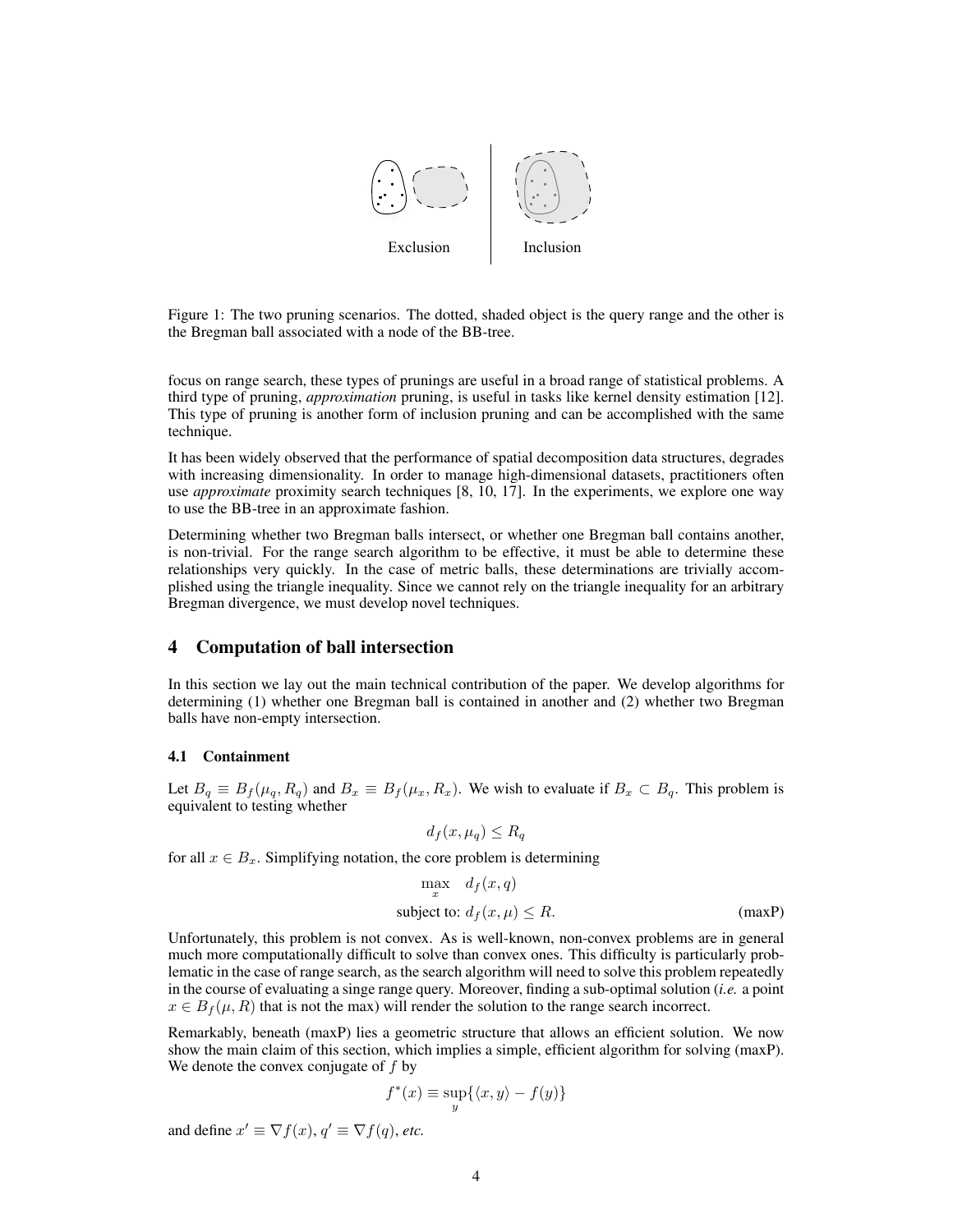**Claim 1.** Suppose that the domain of f is C and that  $B_f(\mu, R) \subset$  relint(C). Furthermore, assume *that*  $\|\nabla^2 f^*(x')\|$  *is lower-bounded for all*  $x'$  *such that*  $x \in B_f(\mu, R)$ *. Let*  $x_p$  *be the optimal solution to* (maxP). Then  $x'_p$  lies in the set  $\{\theta\mu' + (1-\theta)q' \mid \theta \ge 0\}$ .

*Proof.* Though the program is not concave, the Lagrange dual still provides an upper bound on the optimal solution value (by weak duality). The Lagrangian is

$$
\nu(x,\lambda) \equiv d_f(x,q) - \lambda(d_f(x,\mu) - R), \tag{1}
$$

where  $\lambda > 0$ .

Differentiating (1) with respect to x and setting it equal to 0, we get

$$
\nabla f(x_p) - \nabla f(q) - \lambda \nabla f(x_p) + \lambda \nabla f(\mu) = 0,
$$

which implies that

$$
\nabla f(x_p) = \frac{1}{1 - \lambda} \left( \nabla f(q) - \lambda \nabla f(\mu) \right). \tag{2}
$$

We need to check what type of extrema  $\nabla f(x_p) = 0$  is:

$$
\nabla_x^2 \nu(x,\lambda) = (1-\lambda)\nabla^2 f(x).
$$

Thus for  $\lambda > 1$ , the  $x_p$  defined implicitly in (2) is a maximum. Setting  $\theta \equiv -\frac{\lambda}{1-\lambda}$  gives

$$
\nabla f(x_p) = \theta \mu' + (1 - \theta) q',
$$

where  $\theta \in (-\infty, 0) \cup (1, \infty)$ ; we restrict attention to  $\theta \in (1, \infty)$  since that is where  $\lambda > 1$  and hence  $x_p$  is a maximum. Let  $x'_\theta \equiv \theta \mu' + (1 - \theta) q'$  and  $x_\theta \equiv \nabla f^*(x'_\theta)$ . The Lagrange dual is

$$
\mathcal{L}(\theta) \equiv d_f(x_\theta, q) + \frac{\theta}{1 - \theta}(d_f(x_\theta, \mu) - R).
$$

Then for any  $\theta \in (1, \infty)$ , we have

$$
d_f(x_p, q) \le \mathcal{L}(\theta) \tag{3}
$$

by weak duality. We now show that there is a  $\theta^* > 1$  satisfying  $d_f(x_{\theta^*}, \mu) = R$ . One can check that the derivative of  $d_f(x_\theta, \mu)$  with respect to  $\theta$  is

$$
(\theta - 1)(\mu' - q')^{\top} \nabla^2 f^*(x'_{\theta})(\mu' - q'). \tag{4}
$$

Since  $\|\nabla^2 f^*\| > c$ , for some positive c, (4) is at least  $(\theta - 1) \|\mu' - q'\| c$ . We conclude that  $d_f(x_\theta, \mu)$ is increasing at an increasing rate with  $\theta$ . Thus there must be some  $\theta^* > 1$  such that  $d_f(x_{\theta^*}, \mu) = R$ . Plugging this  $\theta^*$  into the dual, we get

$$
\mathcal{L}(\theta^*) = d_f(x_{\theta^*}, q) + \frac{\theta^*}{1 - \theta^*} (d_f(x_{\theta^*}, \mu) - R)
$$

$$
= d_f(x_{\theta^*}, q).
$$

Combining with (3), we have

$$
d_f(x_p, q) \le d_f(x_{\theta^*}, \mu).
$$

Finally, since (maxP) is a maximization problem and since  $x_{\theta^*}$  is feasible, the previous inequality is actually an equality, giving the theorem.  $\Box$ 

Thus determining if  $B_x \subset B_q$  reduces to searching for  $\theta^* > 1$  satisfying

$$
d_f(x_{\theta^*}, \mu_x) = R_x
$$

and comparing  $d_f(x_{\theta^*}, \mu_q)$  to  $R_q$ . Note that there is no obvious upper bound on  $\theta^*$  in general, though one may be able to derive such a bound for a particular Bregman divergence. Without such an upper bound, one needs to use a line search method that does not require one, such as Newton's method or the secant method. Both of these line search methods will converge quickly (quadratic in the case of Newton's method, slightly slower in the case of the secant method): since  $d_f(x_\theta, \mu_x)$  is monotonic in  $\theta$ , there is a unique root.

Interestingly, the *convex* program evaluated in [8] has a similar solution space, which we will again encounter in the next section.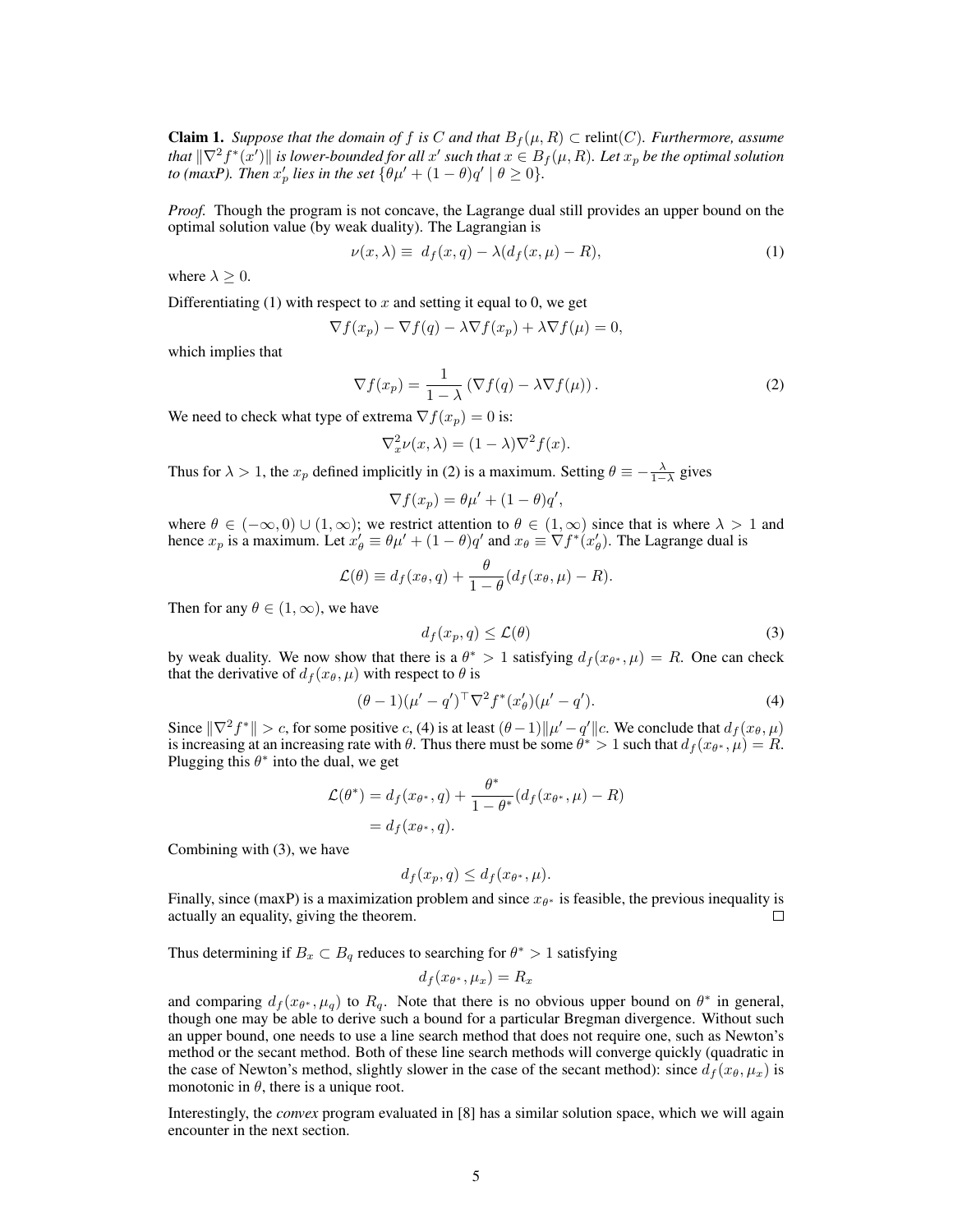#### 4.2 Non-empty intersection

In this section we provide an algorithm for evaluating whether  $B_q \cap B_x = \emptyset$ . We will need to make use of the *Pythagorean theorem*, a standard property of Bregman divergences.

**Theorem 1** (Pythagorean). Let  $C \subset \mathbb{R}^D$  be a convex set and let  $x \in C$ . Then for all z, we have

$$
d_f(x, z) \ge d_f(x, y) + d_f(y, z),
$$

*where*  $y \equiv \operatorname{argmin}_{y \in C} d_f(y, z)$  *is the projection of z onto C*.

At first glance, the Pythagorean theorem may appear to be a triangle inequality for Bregman divergences. However, the inequality is actually the *reverse* of the standard triangle inequality and only applies to the very special case when y is the projection of z onto a convex set containing x. We now prove the main claim of this section.

**Claim 2.** *Suppose that*  $B_x \cap B_q \neq \emptyset$ *. Then there exists a* w *in* 

$$
\{\nabla f^*(\theta \mu_x' + (1-\theta)\mu_q') \mid \theta \in [0,1]\}
$$

*such that*  $w \in B_q \cap B_x$ .

*Proof.* Let  $z \in B_x \cap B_q$ . We will refer to the set  $\{\nabla f^*(\theta \mu_x' + (1 - \theta)\mu_q') \mid \theta \in [0, 1]\}$  as the *dual curve*.

Let x be the projection of  $\mu_q$  onto  $B_x$  and let q be the projection of  $\mu_x$  onto  $B_q$ . Both x and q are on the dual curve (this fact follows from [8, Claim 2]), so we are done if we can show that at least one of them lies in the intersection of  $B_x$  and  $B_q$ . Suppose towards contradiction that neither are in the intersection.

The projection of x onto  $B_q$  lies on the dual curve between x and  $\mu_y$ ; thus projecting x onto  $B_q$ yields q and similarly projecting q onto  $B_x$  yields x. By the Pythagorean theorem,

 $d_f(z, x) \geq d_f(z, q) + d_f(q, x),$  (5)

since q is the projection of x onto  $B_q$  and since  $z \in B_q$ . Similarly,

$$
d_f(z,q) \ge d_f(z,x) + d_f(x,q). \tag{6}
$$

Inserting  $(5)$  into  $(6)$ , we get

$$
d_f(z,q) \ge d_f(z,q) + d_f(q,x) + d_f(x,q).
$$

Rearranging, we get that  $d_f(q, x) + d_f(x, q) \leq 0$ . Thus both  $d_f(q, x) = 0$  and  $d_f(x, q) = 0$ , implying that  $x = q$ . But since  $x \in B_x$  and  $q \in B_q$ , we have that  $x = q \in B_q \cap B_q$ . This is the desired contradiction.

The proceeding claim yields a simple algorithm for determining whether two balls  $B_x$  and  $B_q$  are disjoint: project  $\mu_x$  onto  $B_q$  using the line search algorithm discussed previously. The projected point will obviously be in  $B_q$ ; if it is also in  $B_x$ , the two balls intersect.<sup>3</sup> Otherwise, they are disjoint and exclusion pruning can be performed.

## 5 Experiments

We compare the performance of the search algorithm to standard brute force search on several datasets. We are particularly interested in text applications as histogram representations are common, datasets are often very large, and efficient search is broadly useful. We experimented with the following datasets, many of which are fairly high-dimensional.

• **pubmed**-D. We used one million documents from the pubmed abstract corpus (available from the UCI collection). We generated a *correlated topic model* (CTM) [5] with  $D =$  $4, 8, \ldots, 256$  topics. For each D, we built a CTM using a training set and then performed inference on the 1M documents to generate the topic histograms.

<sup>&</sup>lt;sup>3</sup>Claim 2 actually only shows that at least one of two projections— $\mu_x$  onto  $B_q$  and  $\mu_q$  onto  $B_x$ —will be in the intersection. However, one can show that *both* projections will be in the intersection using the monotonicity of  $d_f(x_\theta, \cdot)$  in  $\theta$ .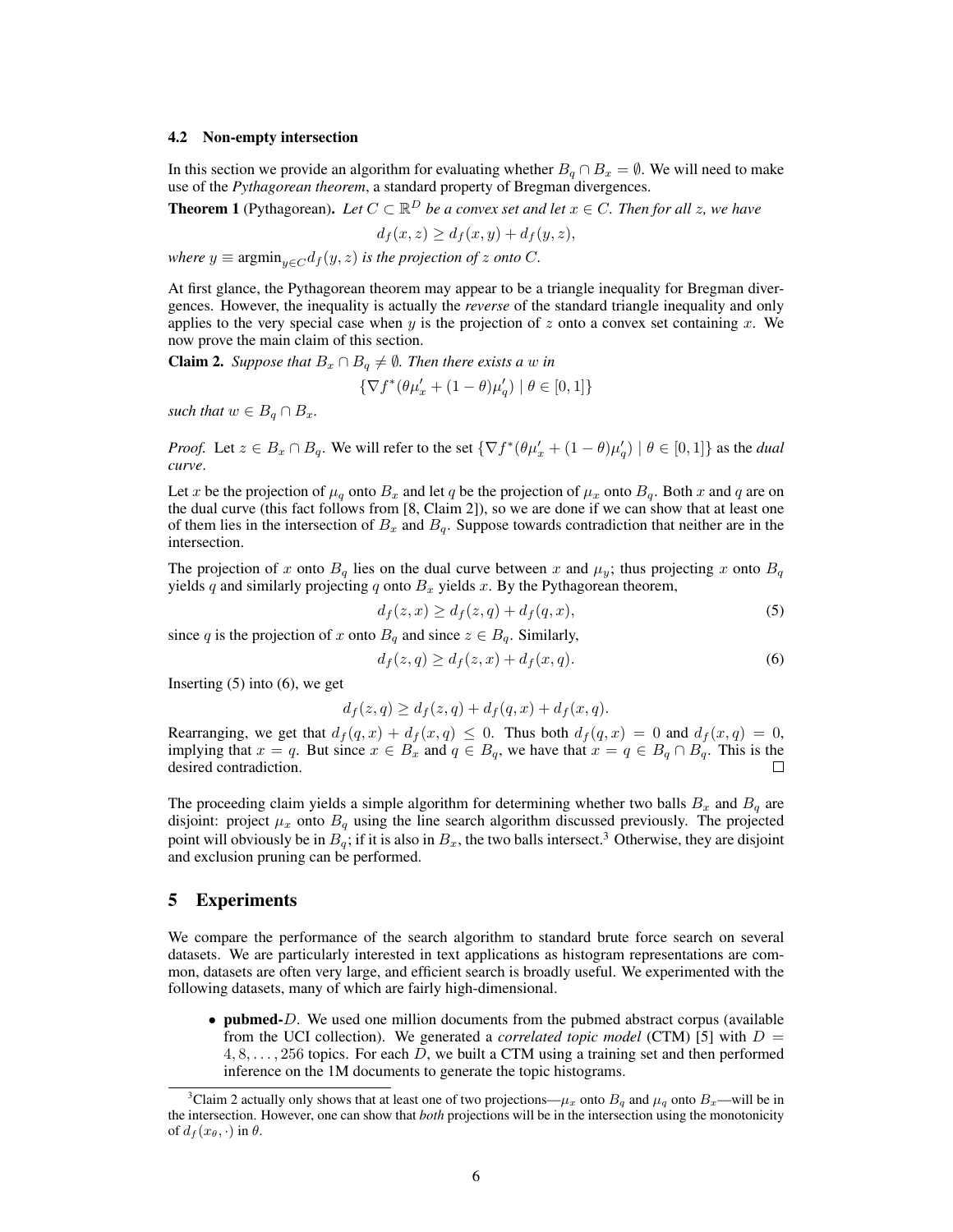

Figure 2: Approximate search. The y-axis is on a logarithmic scale and is the speedup over brute force search. The  $x$  axis is a linear scale and is the average percentage of the points in range returned (*i.e.* the average recall).

- Corel histograms. This data set consists of 60k color histograms of dimensionality 64 generated from the Corel image datasets.
- rcv-D. Latent dirichlet allocation was applied to 500K documents from the rcv1 [16] corpus to generate topic histograms for each [6]. D is set to  $8, 16, 32, \ldots 256$ .
- Semantic space. This dataset is a 371-dimensional representation of 5000 images from the Corel stock photo collection. Each image is represented as a distribution over keywords [24].

All of our experiments are for the KL-divergence. Although the KL-divergence is widely used, little is known about efficient proximity techniques for it. In contrast, the  $\ell_2^2$  and Mahalanobis distances can be handled by metric methods, for which there is a huge literature. Application of the range search algorithm for the KL-divergence raises one technical point: Claim 1 requires that the KLball being investigated lies within the domain of the KL-divergence. It is possible that the ball will cross the domain boundary ( $x_i = 0$ ), though we found that this was not a significant issue. When it did occur (which can be checked by evaluating  $d_f(\mu, x_\theta)$  for large  $\theta$ ), we simply did not perform inclusion pruning for that node.

There are two regimes where range search is particularly useful: when the radius  $\gamma$  is very small and when it is large. When  $\gamma$  is small, range search is useful in instance-based learning algorithms like locally weighted regression, which need to retrieve points close to each test point. It is also useful for generating neighborhood graphs. When  $\gamma$  is large enough that  $B_f(q, \gamma)$  will contain most of the database, range search is potentially useful for applications like distance-based outlier detection and anomaly detection. We provide experiments for both of these regimes.

Table 1 shows the results for exact range search. For the small radius experiments,  $\gamma$  was chosen so that about 20 points would be inside the query ball (on average). On the pubmed datasets, we are getting one to two orders of magnitude speed-up across all dimensionalities. On the rcv datasets, the BB-tree range search algorithm is an order of magnitude faster than brute search except of the the two datasets of highest dimensionality. The algorithm provides a useful speedup on corel, but no speedup on semantic space. We note that the semantic space dataset is both high-dimensional (371 dimensions) and quite small (5k), which makes it very hard for proximity search. The algorithm reflects the widely observed phenomenon that the performance of spatial decomposition data structures degrades with dimensionality, but still provides a useful speedup on several moderatedimensional datasets.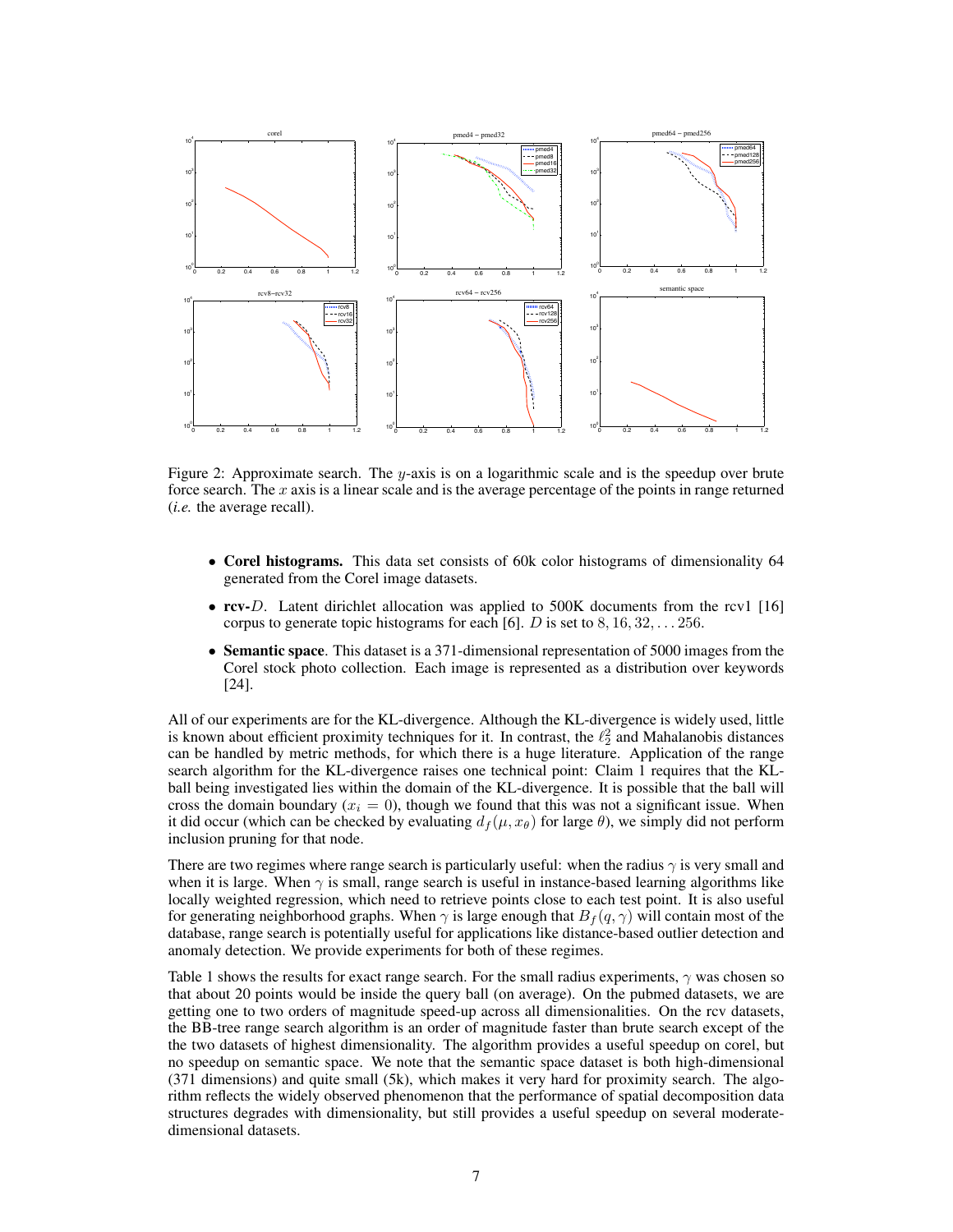|                |                | speedup      |                  |
|----------------|----------------|--------------|------------------|
| dataset        | dimensionality | small radius | large radius     |
| corel          | 64             | 2.53         | 3.4              |
| pubmed4        | 4              | 371.6        | $\overline{5.1}$ |
| pubmed8        | 8              | 102.7        | 9.7              |
| pubmed16       | 16             | 37.3         | 12.8             |
| pubmed32       | 32             | 18.6         | 47.1             |
| pubmed64       | 64             | 13.26        | 21.6             |
| pubmed128      | 128            | 15.0         | 120.4            |
| pubmed256      | 256            | 18.9         | 39.0             |
| rcv8           | 8              | 48.1         | 8.9              |
| rcv16          | 16             | 23.0         | 21.9             |
| rcv32          | 32             | 16.4         | 16.4             |
| rcv64          | 64             | 11.4         | 9.6              |
| rcv128         | 128            | 6.1          | 3.1              |
| rcv256         | 256            | 1.1          | 1.9              |
| semantic space | 371            | .7           | 1.0              |

Table 1: Exact range search.

For the large radius experiments,  $\gamma$  was chosen so that all but about 100-300 points would be in range. The results here are more varied than for small  $\gamma$ , but we are still getting useful speedups across most of the datasets. Interestingly, the amount of speedup seems less dependent of the dimensionality in comparison to the small  $\gamma$  experiments.

Finally, we investigate approximate search, which we consider the most likely use of this algorithm. There are many ways to use the BB-tree in an approximate way. Here, we follow [18] and simply cut-off the search process early. We are thus guaranteed to get only points within the specified range (perfect precision), but we may not get all of them (less than perfect recall). In instance-based learning algorithms, this loss of recall is often tolerable as long as a reasonable number of points are returned. Thus a practical way to deploy the range search algorithm is to run it until enough points are recovered. In this experiment,  $\gamma$  was set so that about 50 points would be returned. Figure 2 shows the results.

These are likely the most relevant results to practical applications. They demonstrate that the proposed algorithm provides a speedup of up to four orders of magnitude with a high recall.

# 6 Conclusion

We presented the first algorithm for efficient ball range search when the notion of dissimilarity is an arbitrary Bregman divergence. This is an important step towards generalizing the efficient proximity algorithms from  $\ell_2$  (and metrics) to the family of Bregman divergences, but there is plenty more to do. First, it would be interesting to see if the *dual-tree* approach promoted in [11, 12] and elsewhere can be used with BB-trees. This generalization appears to require more complex bounding techniques than those discussed here. A different research goal is to develop efficient algorithms for proximity search that have rigorous guarantees on run-time; theoretical questions about proximity search with Bregman divergences remain largely open. Finally, the work in this paper provides a foundation for developing efficient statistical algorithms using Bregman divergences; fleshing out the details for a particular application is an interesting direction for future research.

## References

- [1] Marcel Ackermann and Johannes Blömer. Coresets and approximate clustering for bregman divergences. In *Proceedings of the Symposium on Discrete Algorithms (SODA)*, 2009.
- [2] Pankaj K. Agarwal and Jeff Erickson. Geometric range searching and its relatives. In *Advances in Discrete and Computational Geometry*, pages 1–56. American Mathematical Society, 1999.
- [3] Katy Azoury and Manfred Warmuth. Relative loss bounds for on-line density estimation with the exponential family of distributions. *Machine Learning*, 43(3):211–246, 2001.